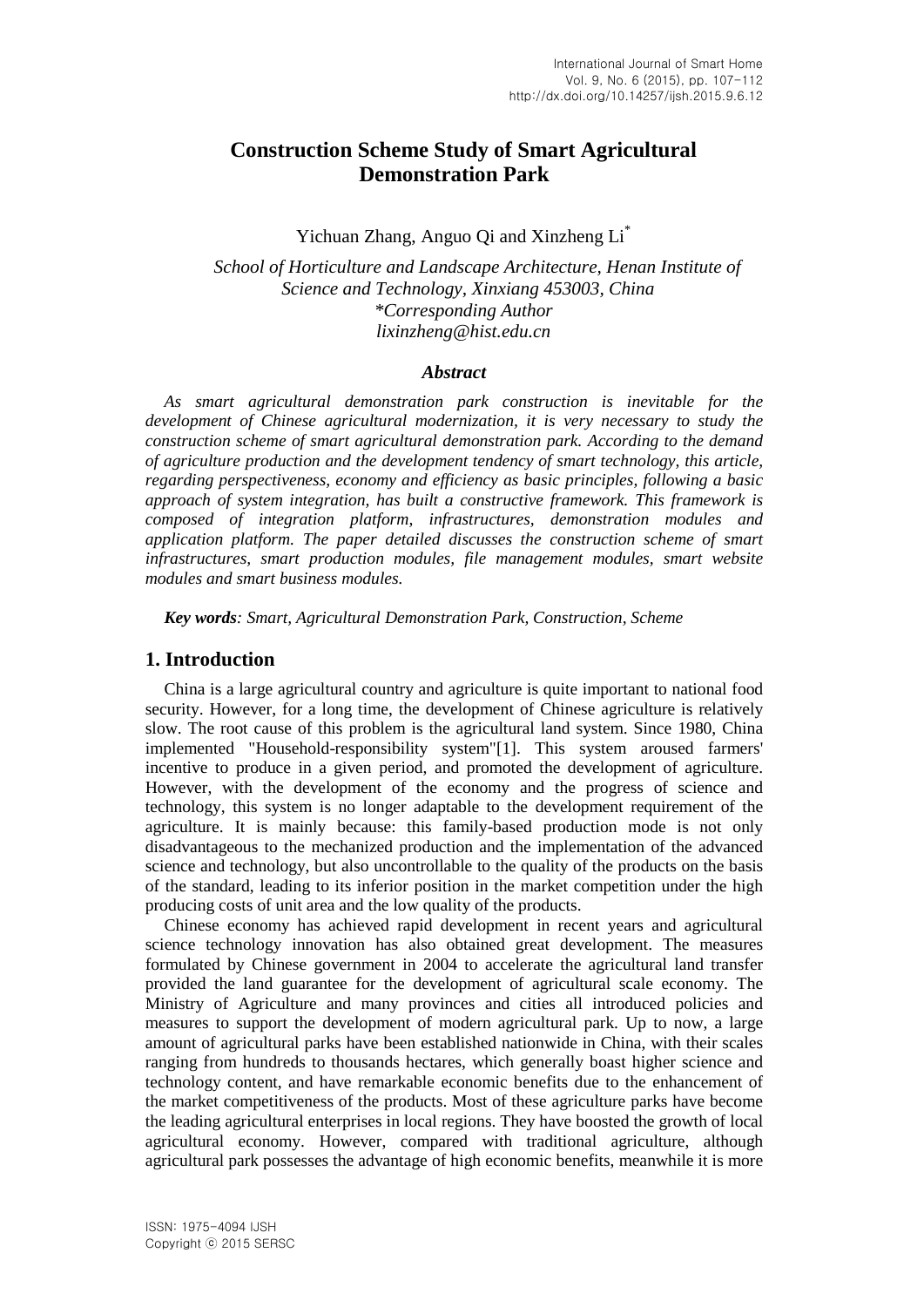risky. Therefore, how to improve technological content in agricultural park and obtain products of high quality standards at a relatively low cost is the key to the sustainable development of enterprises.

The experience of developed countries shows that information technology plays an important role in agricultural development. With the progress of science and technology, highly integrated information technology of agriculture has become the trend of agricultural development in the future. China is a developing country, and the development of Chinese agriculture is influenced by many factors. Therefore, to study how to combine Chinese agricultural development with information technology is of great significance. Since IBM proposed the concept "Smart City" for the first time [2], smart technology has got a wide application. Smart community [3], smart traffic [4] and so on have developed rapidly. The combination of smart technology and agricultural development will largely increase the production efficiency of the park, and therefore, smart agriculture will be the important direction of future agricultural development [5].

Smart agriculture is an advanced stage of agricultural production and it is integrated into the emerging technologies like the Internet, mobile Internet, cloud computing, and the Internet of things. Based on various sensing nodes and wireless communication networks that are deployed on agricultural production sites, the smart agriculture can realize agricultural production environment's smart sense, smart warning, smart decision, smart analysis, and online expert guidance, and thus provide agricultural production with precision planting, visual management, and smart decisions. The construction of smart agricultural demonstration park is a new thing, and there is no mature demonstration to refer to. Therefore, it's indispensable to study out a development scheme which is scientific and feasible.

## **2. Methods**

The construction of smart agricultural demonstration park should follow the principles of sustainable development and meet the following requirements. Perspectiveness: Facing the development of agricultural production techniques and smart information technology, the planning should be able to meet the requirements of future production management; Economy: the hardware and software construction of smart agricultural demonstration park construction needs an infuse of massive funds, and improvement of the coordination of system when constructing; high efficiency: various links of smart technology should match reasonably to improve the overall efficiency.

The basic framework of smart agricultural demonstration park including integration platform, display module, infrastructure and application platform is used to connect before-production, during-production and post-production with the whole production process, and to provide decisions for the decision makers of the park and services for groups of government, the public, managers, experts, markets, technicians, *etc.*, (Figure 1).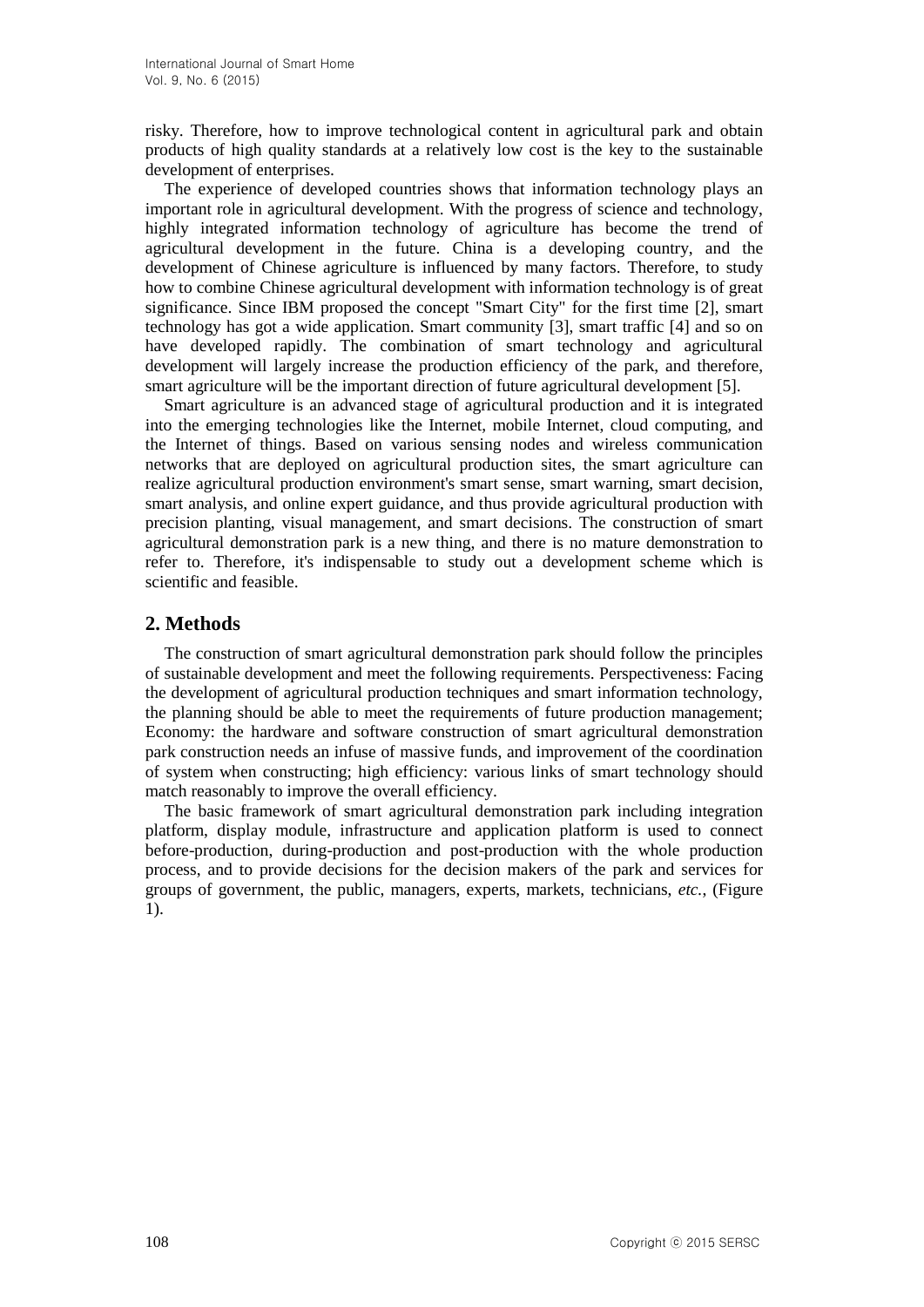# **3. The Establishment of Constructing Framework System**

#### **3.1. Smart Infrastructure**



**Figure 1. The Basic Framework of Smart Agricultural Demonstration Park**

The smart equipment is the basis of the construction of the smart agricultural park, and mainly includes the construction of hardware and software and the matching of technical staff. The construction of hardware mainly consists of various environmental sensors (the illumination, temperature and humidity of the environment; Moisture, nutrient and PH value in soil; Carbon dioxide content) and its control equipment, label readers (twodimensional code label and recognizer, RFID label and reader), image perception equipment and various computing service equipment mainly used to identify objects and to collect all kinds of information. It can conduct transmission and automatic control through cable, network, switcher, control box and so on. Besides operation system software and network communication software, Web software and App software can realize the agreement transmission and control between hardware's. Smart agriculture is the application of smart technology in agriculture, therefore production management personnel experienced in information technology must be equipped to realize agriculture informatization and greatly improve agriculture production and efficiency.

#### **3.2. Smart Production Module**

**3.2.1. Smart Monitoring:** Smart monitoring of production greenhouse: in the greenhouse, make use of the most advanced biological simulation technology to simulate the most suitable environment for plant growth in the greenhouse. Using temperature, humidity,  $CO<sub>2</sub>$  and light intensity sensor and so on to perceive the environmental indicators of the greenhouse and after the data analysis by microcomputer, the water curtain, wind turbine, sun visor and other facilities inside the greenhouse are monitored by the microcomputer, thus changing the biological growth environment inside the greenhouse.

The smart monitoring of the smart greenhouse: the smart greenhouse is usually made up of signal collection system, central computer and control system. Equipped with such automated facilities as computer-controlled movable roof, shading system, insulation, wet-curtain /fan cooling system, spraying and drip irrigation system, drip irrigation system, movable seedbeds and so on, it can help improve production efficiency and quality.

Smart monitoring of open field production: the smart monitoring of open field production is mainly of the monitoring and automatic adjustment on the index of soil environment. The moisture content, temperature, salt content and other parameters of soil can be sensed through the soil environment sensors, and the appropriate regulatory apparatus are automatically opened and closed according to the set indicators.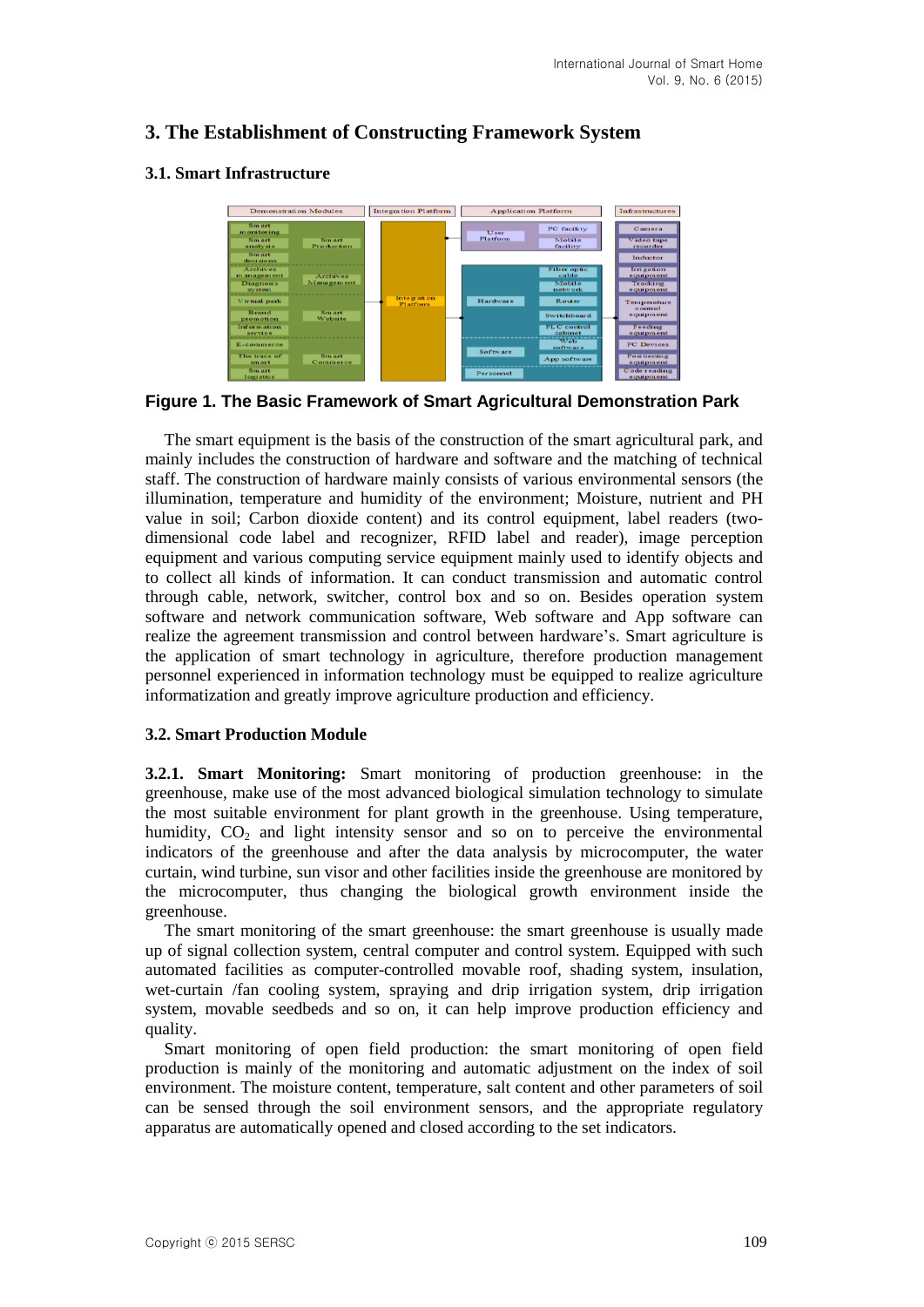Smart monitoring for livestock and poultry production: make each livestock and poultry wear electronic labels as its only identity. Carry out all-round tracking and management in links like feed, immunization, breeding, slaughter, process, etc. through electronic labels. Customers can also understand the whole cultivation, processing, transportation and marketing process of products of animal husbandry through the labels.

**3.2.2. Smart Analysis:** This system automatically judges its status according to the set parameter and forms data report or conveys it to automatic control system by means of graphical representation or table. Smart Decision Supporting System is the combination of Artificial Intelligence and Decision Supporting System(DSS), applying Expert System to enable DSS to more fully apply human knowledge, such as descriptive knowledge about decision-making problem, the procedural knowledge in the decision-making process, and inference knowledge about solving problems, and help solve complex decision-making problems and assist decision-making system by logic inference.

**3.2.3. Smart Decision:** The smart decision consists of the automatic decision and the decision made by experts. The former one bases on the management system, and automatically triggers operation of all systems with the help of data which come from the sensor. When some information cannot be decided by the system automatically, experts will evaluate it and input related instructions for the system to operate.

## **3.3. File Management Module**

File management of the agriculture park is a crucial part of improving management level. By recording the whole operation process and making the comparative analysis, the existing problems can be found in the production management, marketing, etc., providing a scientific basis for the adjustment of the operation plan. The module automatically generates reports with drawing or tabular forms, which enables managers or agricultural experts to make decisions conveniently.

## **3.4. Smart Website Module**

**3.4.1. Virtual Park:** It is accessible for smart agricultural demonstration park to build a full three-dimensional district based on virtual reality technology, so as to break through the conventional district management mode based on manual management. It is combined with Internet technology, radio frequency identification sensor, video monitoring system, image recognition system, data warehouse and data mining technology to make the management of the park smarter and more convenient.

**3.4.2. Park Brand and Information Promotion**: An agricultural park only takes the roads of industrialization, branding and scale, and the development of modern agriculture will win the initiative in the market competition. Website is an important media for brand promotion. Therefore the operation maintenance quality of website will directly affect the impression of customers towards the enterprises.

#### **3.5. Smart Business Module**

**3.5.1. Electronic Commerce:** E-commerce is the business activity conducted through electronic data transmission technology, which could eliminate the time and space barriers to transfer and exchange information in traditional business activities. Developing agricultural e-commerce and changing traditional agricultural trading manners will push forward the agricultural industrialization effectively. Users can choose officially certified merchants directly through farming business pass authorization system provided by the website, and also can choose funds trading, which not only will increase the funds safety but also save time effectively.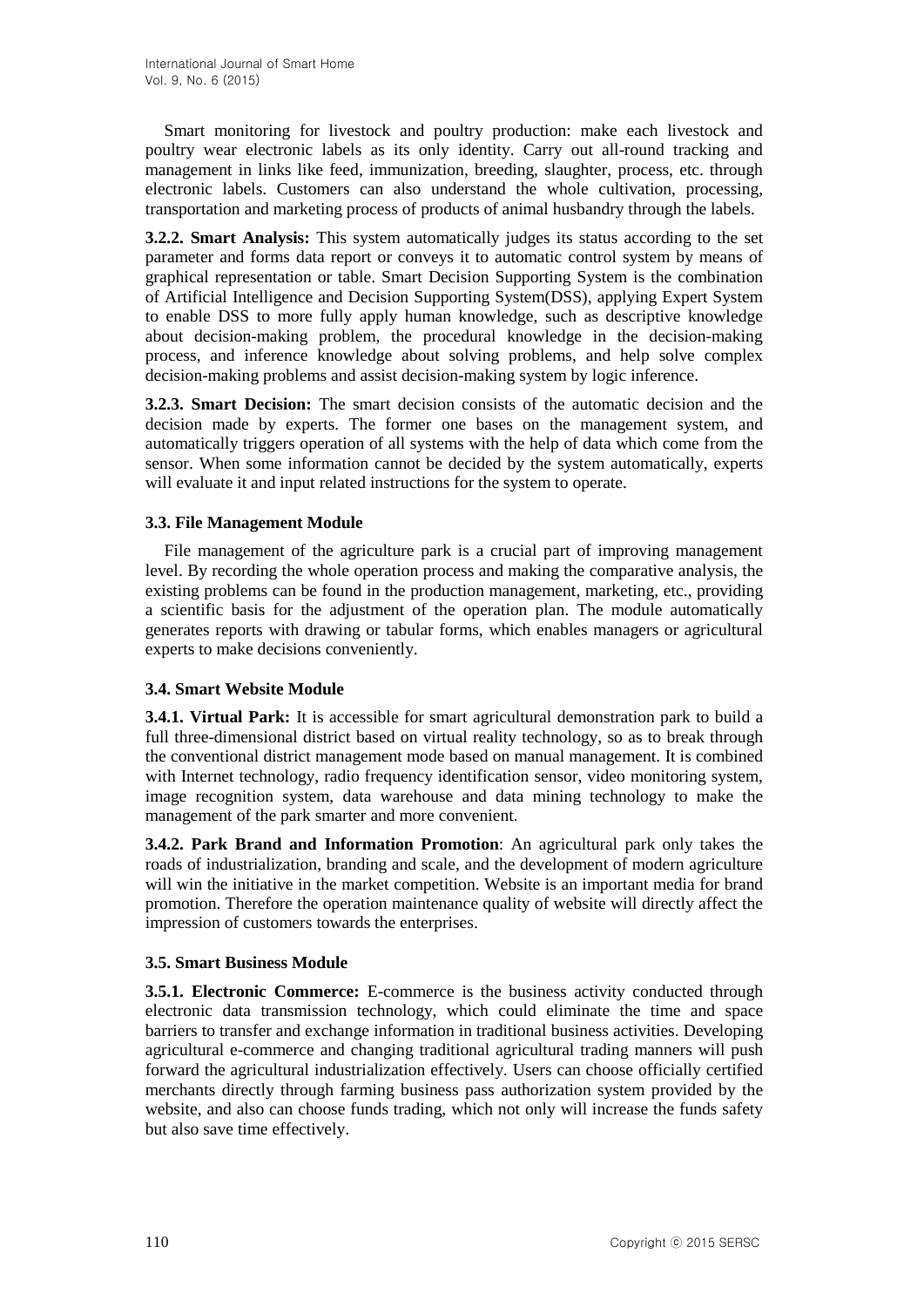**3.5.2. Smart Tracing:** Smart tracing function can meet the public's demands for the safety and quality of farm products. Information collecting devices and systems including MEMS sensor, two-dimension code, RFID, multimedia information, etc. can highly integrate agricultural products' information (like characteristics, growth, environment, management, etc.) into the labels, which makes it easy for the general public to check the information and facilitates the improvement of agricultural products' market recognition and additional economic benefits.

**3.5.3. Smart Logistics:** Compared with industrial products, agricultural products have features of perishability and bulkiness, and large difference in quality and big fluctuations in price, which increase the difficulty of storage, transportation, packaging, handling, distribution, etc. of agricultural products logistics management. Smart logistics module is used to coordinate the butting between picking, gathering, freezing, warehousing, transportation and markets and agricultural products so as to save energy, workplace and labor cost. The smart logistics system can also help to increase the profit of the products by saving time and reducing product losses and maintaining the quality of agricultural products.

## **Acknowledgements**

This project is financially supported by the Science and Technology Innovation Fund Project of Young Teachers in Henan Institute of Science and Technology*, 2014* (Project title: *Research on the Planning and Coordinated Mechanism of Smart Agriculture Science and Technology Demonstration Park*) and The Key Scientific Research Project of Universities in Henan Province (*Project number is: 15B220001*).

## **References**

- [1] K. Chen and C. Brown, "Addressing shortcomings in the Household Responsibility System", Empirical analysis of the Two-Farmland System in Shandong Province", China Economic Review, vol. 12, no. 4, **(2001)**, pp. 280-292.
- [2] S. Paroutis, M. Bennett and L. Heracleous, "A strategic view on smart city technology", the case of IBM Smarter Cities during a recession", Technological Forecasting and Social Change, vol. 89, **(2014)**, pp. 262-272.
- [3] Z. –Y. Huang, "Evaluating intelligent residential communities using [multi-strategic](http://www.sciencedirect.com.ezproxy.scu.edu.au/science/article/pii/S0378778813006725) weighting method in [China"](http://www.sciencedirect.com.ezproxy.scu.edu.au/science/article/pii/S0378778813006725), Energy and Buildings, vol. 69, **(2014)**, pp. 144-153.
- [4] L. [Calderoni,](http://www.sciencedirect.com.ezproxy.scu.edu.au/science/article/pii/S0957417413005630) D. [Maio](http://www.sciencedirect.com.ezproxy.scu.edu.au/science/article/pii/S0957417413005630) and S. [Rovis,](http://www.sciencedirect.com.ezproxy.scu.edu.au/science/article/pii/S0957417413005630) "Deploying a network of smart cameras for traffic monitoring on a city kernel", Expert Systems with [Applications,](http://www.sciencedirect.com.ezproxy.scu.edu.au/science/journal/09574174) vol. [41,](http://www.sciencedirect.com.ezproxy.scu.edu.au/science/journal/09574174/41/2) no. 2, **(2014)**, pp. 502-507.
- [5] Y. Zhang, K. Zhou and X. Li, "Study on the construction of smart agricultural demonstration park", International Journal of Smart Home, vol. 8, no. 5, **(2014)**, pp. 261-268.

## **Authors**



**Yichuan Zhang**, He received a M.S. degree from Central South University of Forestry and Technology, Changsha, China, in 2008, now he is an associate professor in the School of Horticulture and Landscape Architecture, Henan Institute of Science and Technology, Xinxiang, China. His current research interests include the landscape evaluation and the application of mathematical models in landscape optimization. E-mail: zhangyichuan2002@gmail.com.